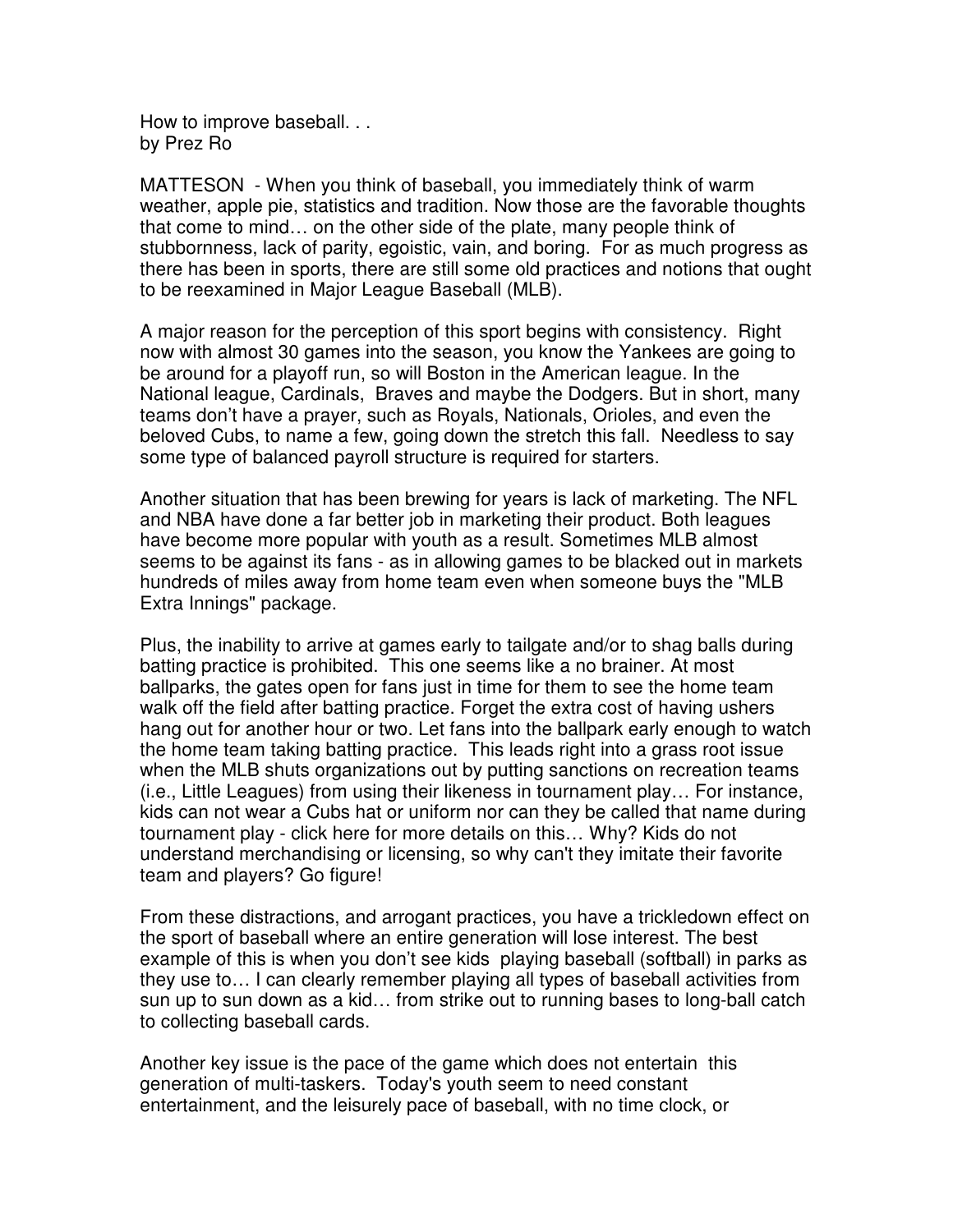maximum number of foul balls, does not fit the bill.

And finally, two words: Bud Selig! Perhaps the most short-sighted and worst commissioner baseball has ever had. He has single handily knocked baseball from its perched with no repercussion. Here are a few examples:

\* Congress during anti-trust exemption hearings in 2001 before being verbally body-slammed by Minnesota Governor Jesse Ventura.

\* Montreal is "the last residue of contraction"'

\* Declaring the All Star game a tie; subsequently awarding the winner home field advantage in the World Series.

\* Claimed he wasn't aware of rampant steroid use in baseball; before BALCO.

\* Claimed he wasn't aware of rampant steroid use in baseball; after BALCO

\* Continues to refer to current state of baseball as "A Renaissance"; World Series TV ratings hit a record low

So Mr. Selig, we (Amateur Sports) prepared several questions we hope you can answer for us in order to improve your beloved sport:

# **Why is there a DH for the American League and not for the National League? Why not incorporate both?**

Let me start by saying that I don't like seeing pitchers hit all that much either. We found that both leagues experimented with the rule in 1969, but only the American League decided to keep it. But again, why? Why not both sides? I understand the position that pitching wins games, but offense sells tickets; so if this is the case, why incorporate a DH for both leagues? Or, an additional thought, if the National League believes it's more in the spirit of the game for all players to play both in the field and at the plate then allow 10 players to bat, adding the DH plus the pitcher. And finally, I think it is important to note that there's no real evidence that the DH really increased overall offense. Only one DH has ever won the home run title and that was Jim Rice and only one DH has ever won the batting title (Edgar Martinez.).

# **Why do pitchers have to bath ninth?**

Traditionally, in the National League, pitchers are recognized as the worst batters in the lineup… so managers put them at the bottom of the lineup…. I remember St. Louis Cardinals manager Tony LaRussa placed a pitcher in the eighth slot to see how he could improve his lineup. This roster maneuver never took off but many professional statisticians weighed in favor of this move because it could give a team something on the order of extra runs over the course of a season. This roster adjustment positions could come in handy late in the game when you are near the bottom of the lineup and you have a select of the eighth-ninth and first batter coming up, when in fact at the eighth spot you have a not so strong batter coming up first, forcing team to re-think strategy of getting the first batter out… See, the eighth spot is actually an ideal spot for a pitcher because it's more important to setup the top of the order with a bad hitter than a horrible one. Overall, I can see how allowing a pitcher to bat eighth outweighs the other way around.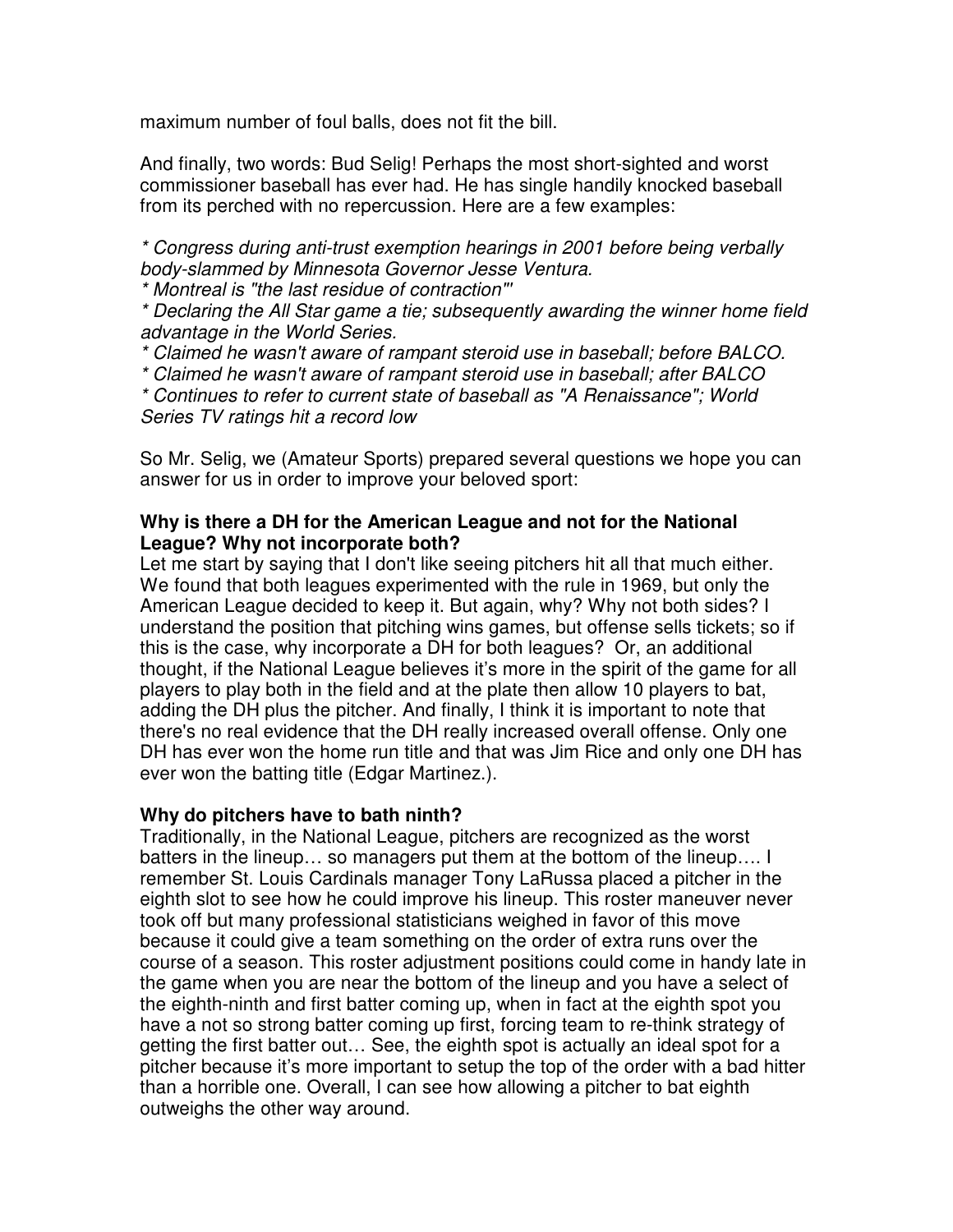# **In the All-star game, why not let position players pitch?**

This is a good suggestion especially when you run out of pitchers in an all-star game full of your fans; why not let a left-fielder pitch to finish the game? You know fans would have lost their minds if during an all-star game, Derek Jeter takes the mound… come on, think a little outside of the box. Go back to the days of this particular event being about the fans and not about the extra check the players would receive as well as post-season home field advantage. Put the fans first at least once a season.

### **Why do managers where uniforms?**

According to baseball's rule (1.11(a)), all members of a team must wear a uniform. As straight-forward as this seems, it's actually created a philosophical divide. On one side are the managers who like wearing the same uniform as the players. On the other are a handful of managers who flout the rules and the growing number of comedians who find the tradition hilarious.

Research from the Hall of Fame, they believe that the last manager to wear a suit was Burt Shotton of the Brooklyn Dodgers, who last managed a game in 1950.

No other sport has this convention. Can you imagine if NBA coaches were forced to put on the long shorts and muscle shirts, exposing their bleach-white legs and spindly arms? What about NHL coaches put on cheap suits instead of donning the team's gear and doing pirouettes at center ice.

# **Along the lines of managers, why are coaches called managers?**

We couldn't find an answer to this one.

#### **Why not play all Saturday games during the day?**

Here's something for purists, a step back in time to when baseball was played under the sun. It would be a great way to sell kids on the game as well as families...

#### **Why not start playoff games earlier?**

This is a no-brainer. It's nothing new, either, but baseball doesn't seem to care. A whole generation of kids hasn't been watching the playoffs and/or the World Series because the games aren't over until 1 a.m. especially on the east coast. So why would those kids be interested in baseball when they grow up if they don't get a chance to see a game in its entirety?

#### **Why are baseball fields' different sizes?**

When NBA teams visit, say, the United Center here in Chicago, they don't have to adjust to a hard court that is the width of 3 bowling lanes or slicked with Vaseline. Boxing matches aren't occasionally staged in an isosceles triangle ring. You don't see a hockey rink where boards behind a net are replaced by exposed brick and clematis vines. Decorate the stadium as you see fit but why are the dimensions different across the board?